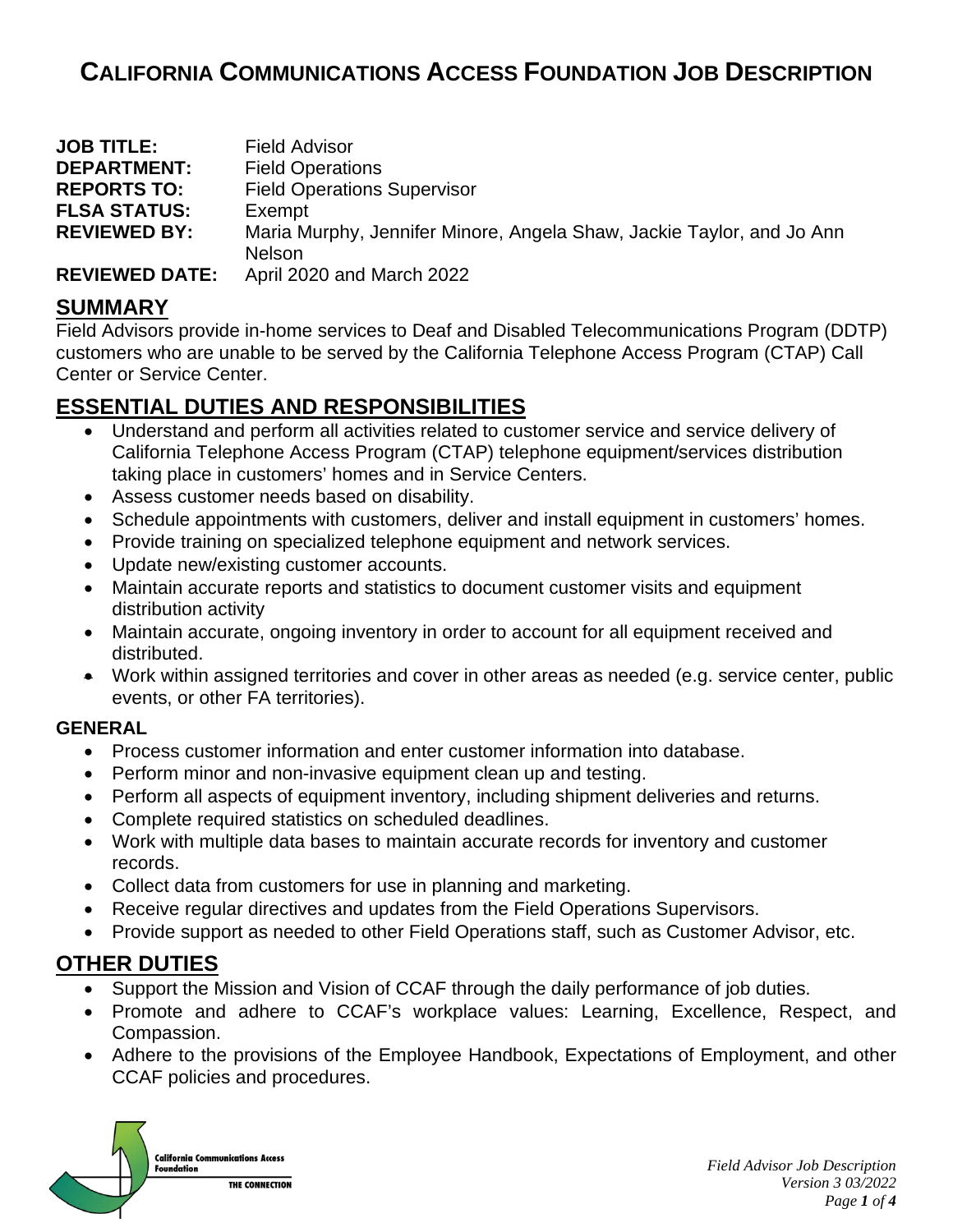- Maintain a commitment to diversity, equity, and inclusion.
- Demonstrate a high level of professionalism in dealing with confidential and sensitive information, such as information regarding customers, staff, and company.
- Perform other duties and responsibilities as directed by the Field Operations Supervisor or Manager, including special projects with multiple department involvement as well as crossfunctional activities to ensure the Field Operations Department continuously operates at full capacity.

# **ORGANIZATIONAL RELATIONSHIPS**

- Regularly interacts with CCAF customers to understand their needs and trains them on the use of their equipment.
- Works and collaborates with Field Operations staff, Field Operations Managers and Supervisors, and other CCAF staff members and management.

# **QUALIFICATIONS**

To perform this job successfully, an individual must be able to perform each essential duty satisfactorily. The requirements listed below are representative of the education, experience, knowledge, skill, and ability required. Reasonable accommodations may be made to enable individuals with disabilities to perform the essential duties.

#### **EDUCATION**

• Associate's degree (A.A.) or equivalent; or three years related experience and/or training; or equivalent combination of education and experience.

#### **WORK EXPERIENCE**

- Experience assessing consumer needs or providing training to individuals.
- Experience working with or providing training to the elderly or people with disabilities is highly desirable.

#### **LICENSES OR CERTIFICATIONS**

• A valid California Driver's license and a clean driving record are required.

### **KNOWLEDGE, SKILLS, AND ABILITIES**

- Customer Service
	- o Professional and friendly demeanor with the ability to build strong relationships.
	- o Effectively handle routine and non-routine inquires and concerns, know when to escalate to others.
	- o Proven ability to consistently and positively contribute in a fast-paced, changing work environment; with the ability to prioritize multiple functions, tasks, and deadlines.
	- o Highly organized, detail-oriented, and possess outstanding follow-through skills.
- Language Skills
	- o Must be able to understand and read, write, speak fluently the English language.
	- o Excellent written and verbal communication to be able to articulate complex concepts to various audiences including non-technical people.
	- o Ability to read, analyze, and interpret common professional and technical instructions and manuals.
	- o Ability to communicate in a second language is highly desirable, some positions may have a second language requirement.
	- o Ability to communicate in American Sign Language (ASL); required for some positions.
	- o Knowledge of the Deaf Culture is a plus.

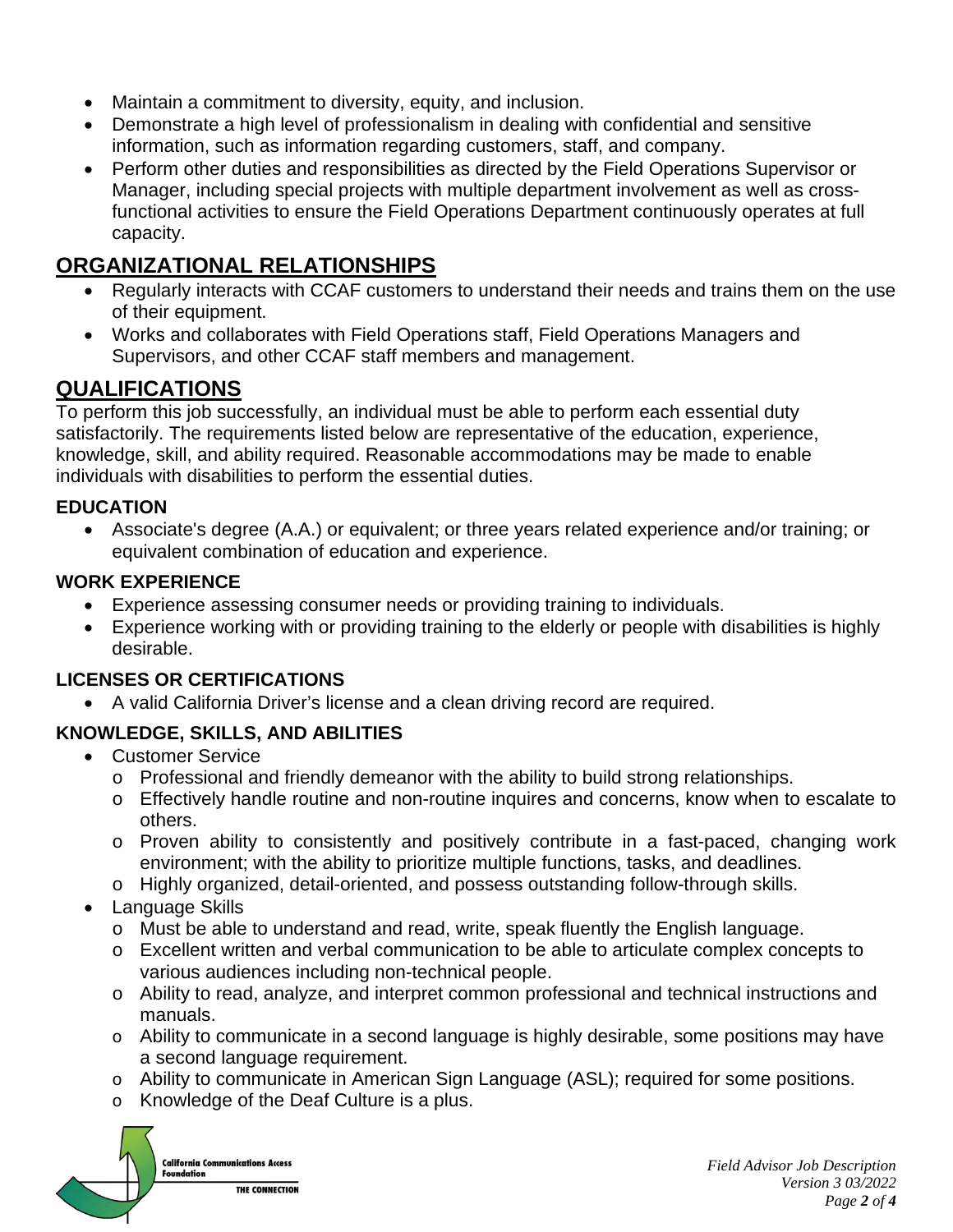- Judgement and Reasoning
	- o Ability to define problems, collect data, establish facts, and draw valid conclusions.
	- o Ability to recognize opportunities for improvement and implement changes.
- Mathematical Skills
	- o Ability to work with mathematical concepts such as probability and statistical inference.
	- o Ability to apply concepts such as fractions, percentages, ratios, and proportions to practical situations.
	- o Ability to conduct inventory counts.
- Computer Skills
	- o Intermediate or higher proficiency with Microsoft Office: Outlook, Word, Excel, and PowerPoint.
	- o Additional experience includes knowledge of database and Customer Relationship Management (CRM) software.
- Additional Skills
	- o Solid organizational and administrative skills with strong attention to detail.
	- o Ability to work well both independently and as part of a team.
	- o Demonstrated ability to work with and for customers of diverse backgrounds.
	- o Ability to manage time and competing deadlines effectively.
	- o Ability to adjust to changes in priorities.

# **SPECIAL REQUIREMENTS**

- This position may be required to travel up to 75% of the time, primarily within the state of California.
- This position may require occasional nights and weekends to meet customer needs.

# **PHYSICAL REQUIREMENTS/WORK ENVIRONMENT**

*The physical demands described here are representative of those that must be met by an employee to successfully perform the essential functions of this job. Reasonable accommodations may be made to enable individuals with disabilities to perform the essential functions.*

Work is performed primarily outside of the office, either traveling or within customer homes. Regular driving is required. This role routinely uses telephone equipment, (assembly and testing), standard office equipment such as computers, keyboard/mouse, phones, and all-in-one copiers/printers.

While performing the duties of this job, the employee is regularly required to:

- Stand, sit, and use hands to finger, grasp, feel (use of computer keyboard and mouse) for prolonged periods of time.
- Walk, climb, balance, stoop, sit, bend, squat, kneel, twist, crouch, and reach with hands and arms while in an office or home setting.
- Use of speech and hearing to express or exchange ideas by means of the spoken word to impart oral information to customers, in person, in group settings, over the telephone, or other video conferencing technology.
- Use of visual ability to read handwritten and printed materials, computer screen, and to discern color.
- Lift or move moderate weight (up to 35 lbs.).